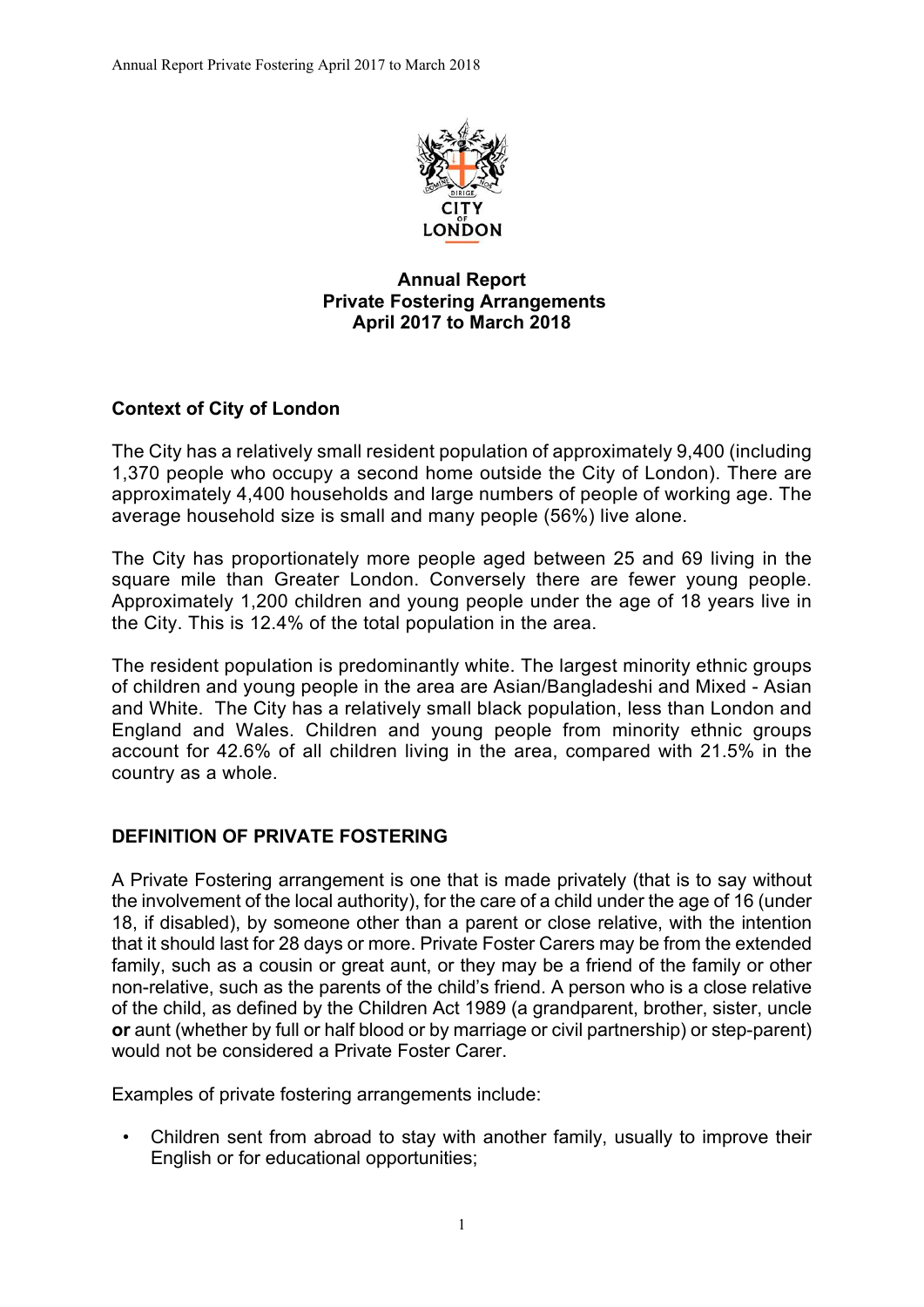- Asylum seeking and refugee children;
- Teenagers who, having broken ties with their parents, are staying in short term arrangements with friends or other non-relatives;
- Children living with host families, arranged by language schools or other organisations;
- Children living with members of the extended family, e.g. great aunt.

The primary responsibility of the local authority is to safeguard and promote the welfare of these children and young people by:

- Meeting the duty to promote public awareness of the requirement to notify the local authority of private fostering arrangements and, therefore, to reduce the number of 'unknown' private fostering arrangements;
- Responding to notifications and assessing the private fostering;
- Arrangements; and meeting the duty to support private fostering arrangements.

This responsibility is underpinned by the Replacement Children Act 1989 Guidance Private Fostering; Children Act 2004 (Section 44 amends Section 67 in the 1989 Act); the Children (Private Arrangements for Fostering) Regulations 2005 and the National Minimum Standards for Private Fostering 2005.

### **Meeting National Minimum Standards on Private Fostering,**

### **Standard 1: The local authority has a written statement or plan, which sets out its duties and functions in relation to private fostering and the way in which they will be carried out.**

The City of London's 'Statement of Purpose" on private fostering was reviewed and updated in August 2017. A communications plan was developed for 2017 to 2018 to ensure that there was a sustained campaign to raise awareness about private fostering with professionals and potential carers. The objectives identified in this plan were for;

- young people know what to expect if they go through private fostering and how they should be treated
- professionals understand their responsibilities in relation to private fostering
- parents understand what private fostering is and whether it is a suitable option for them and their family.

**Standard 2: The local authority: promotes awareness of the notification requirements and ensures that those professionals who may come into contact with privately fostered children understand their role in notification; Responds effectively to notifications; and deals with situations where an arrangement comes to their attention, which has not been notified.**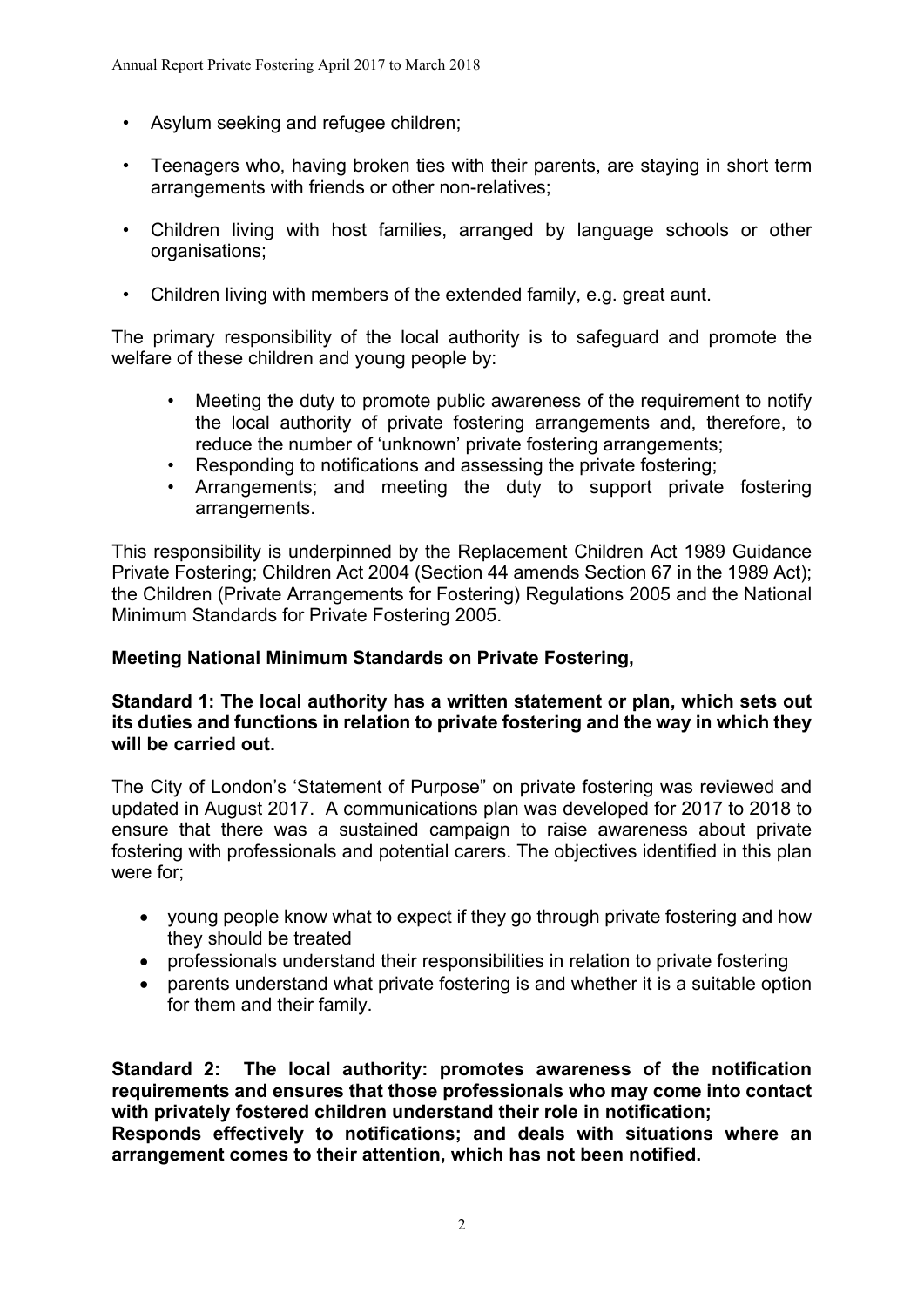There has been considerable activity in raising awareness around Private Fostering over the past year;

Fig 1 below shows some of the activity that took place over the past year to raise awareness:

| <b>Event</b>                                                                         | <b>Date</b>                         | <b>Resident or</b><br><b>Professionals</b>                            | <b>Activity</b>                                                                                                                                                                                                                                                                                            |
|--------------------------------------------------------------------------------------|-------------------------------------|-----------------------------------------------------------------------|------------------------------------------------------------------------------------------------------------------------------------------------------------------------------------------------------------------------------------------------------------------------------------------------------------|
| <b>Digital Briefing</b>                                                              | <b>June 2017</b>                    | <b>Members</b>                                                        | A digital briefing was sent to<br>Members at the end of June.                                                                                                                                                                                                                                              |
| <b>Digital Briefing</b>                                                              | 21 <sup>st</sup> June<br>2017       | Partnership for<br>Young London                                       | This digital briefing was<br>forwarded to the voluntary<br>sector.                                                                                                                                                                                                                                         |
| Safeguarding<br><b>Education Forum</b>                                               | <b>June 2017</b>                    | Professionals,<br>Designated<br>Safeguarding<br>Lead's in<br>Schools. | Verbal briefing on Private<br>Fostering to the forum from<br>Safeguarding and Quality<br><b>Assurance Service Manager</b>                                                                                                                                                                                  |
| Peoples Directorate                                                                  | <b>June 2017</b>                    | <b>DCCS</b>                                                           | Peoples Services were spoken<br>to regarding professional roles<br>and responsibilities around<br>Private Fostering by<br>Safeguarding and Quality<br>Assurance Service Manager.                                                                                                                           |
| <b>Private Fostering</b><br>Week - Event                                             | 3rd July to 7th<br><b>July 2017</b> | Resident's                                                            | Safeguarding and Quality<br>Assurance Service Manager set<br>up a stall at lunch time in all the<br>Library's in the City throughout<br>private fostering week. Leaflets<br>and bookmarks containing<br>information about Private<br>Fostering were distributed at<br>these events.                        |
| <b>Private Fostering</b><br>Week - Event                                             | 3rd July to 7th<br><b>July 2017</b> | <b>Residents</b>                                                      | Safeguarding and Quality<br><b>Assurance Service Manager</b><br>had a stall at Sir John Cass<br>Primary, in the morning and<br>afternoon when children were<br>being dropped off and picked<br>up. Leaflets and bookmarks<br>containing information about<br><b>Private Fostering were</b><br>distributed. |
| <b>Distribution of Posters</b><br>For Estates – for<br><b>Private Fostering week</b> | 3rd July to 7th<br><b>July 2017</b> | <b>Residents</b>                                                      | Posters on Private Fostering<br>were put up on notice boards<br>across the various estates in the<br>City of London to coincide with<br>Private Fostering week.                                                                                                                                            |
| <b>Estate Resident</b><br>Meetings                                                   | Various<br>dates                    | <b>Residents</b>                                                      | Leaflets and bookmarks<br>containing information about                                                                                                                                                                                                                                                     |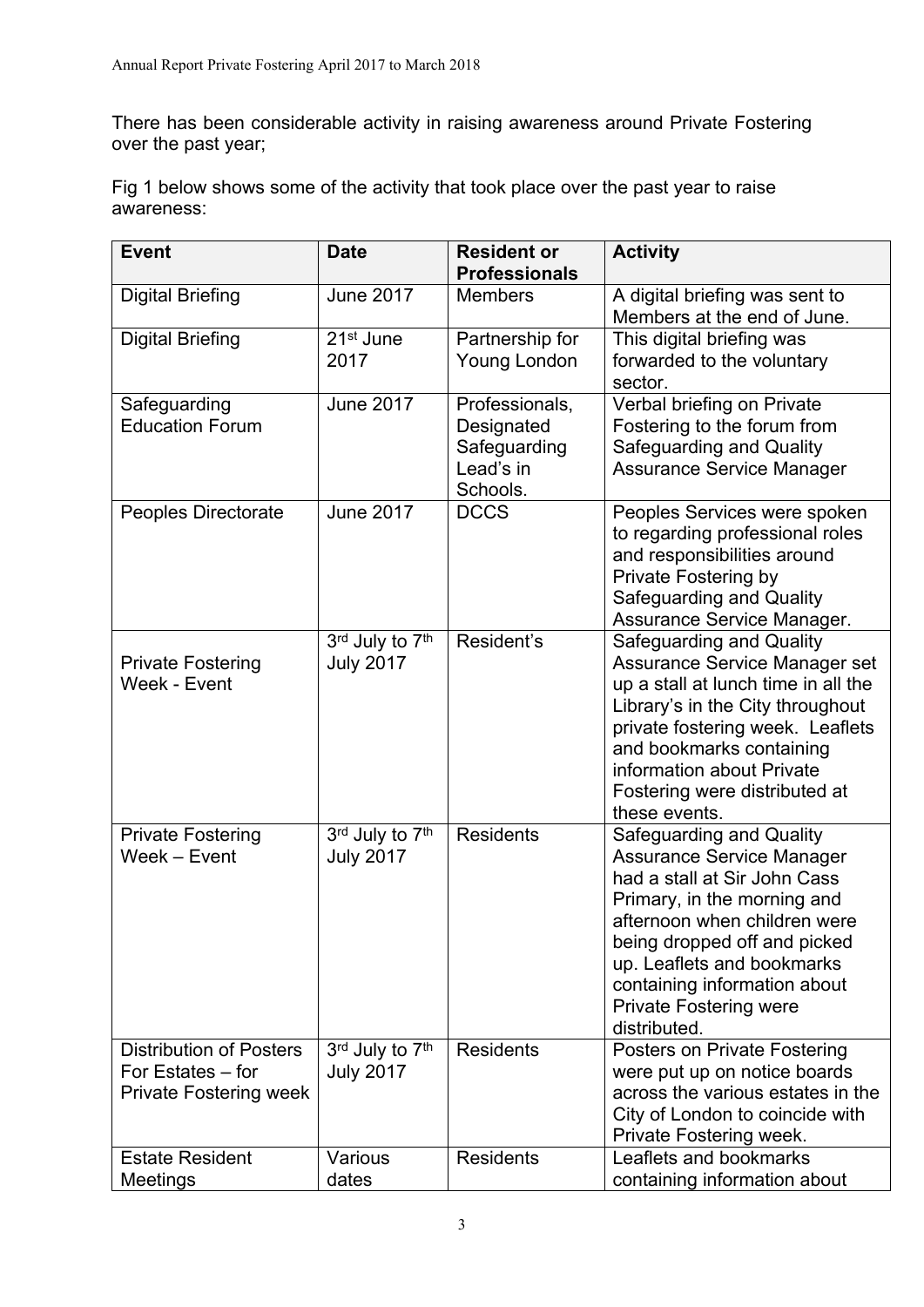|                              | throughout<br>2017 & 2018                     |               | <b>Private Fostering were</b><br>distributed.                                                                        |
|------------------------------|-----------------------------------------------|---------------|----------------------------------------------------------------------------------------------------------------------|
| <b>Staff Induction Event</b> | Various<br>dates<br>throughout<br>2017 & 2018 | Professionals | <b>Presentation on Private</b><br>Fostering and responsibility on<br>professionals to notify the Local<br>Authority. |

Private fostering data is reviewed through the Quality Assurance Sub Group of the CHSCB; there have been no private fostering referrals this year.

## **Standard 3: The local authority determines effectively the suitability of all aspects of the private fostering arrangement in accordance with the regulations.**

There have been no referrals received by the City for 2017 to 2018; however, there are procedures in place to assess the placement and ascertain the views of the young person. Assessments completed would include and cover the expectations within the National Minimum Standards by:

- Ascertaining the wishes and feelings of the child about the proposed/actual private fostering arrangement. The young person being privately fostered would be spoken to alone as part of the assessment process, this would occur when they are visited by the social worker.
- Establishing the child's physical, intellectual, emotional, social and behavioural development is essential and this would be addressed as part of the assessment process.
- The child's needs arising from their religious persuasion; racial origin and cultural and linguistic background are being met by the placement.
- That consideration has been given and where necessary steps have been taken to make arrangements for the child's education.
- A risk assessment has been carried out on the home conditions and the standard of care offered within the arrangement.
- The young person is registered with a G.P and Dentist.
- That DBS checks are completed in respect of all the adults within the household.
- The social worker supports the young person in accessing leisure activities in their locality.

**Standard 4: The local authority provides such advice and support to private foster carers and prospective private foster carers as appears to the authority to be needed:**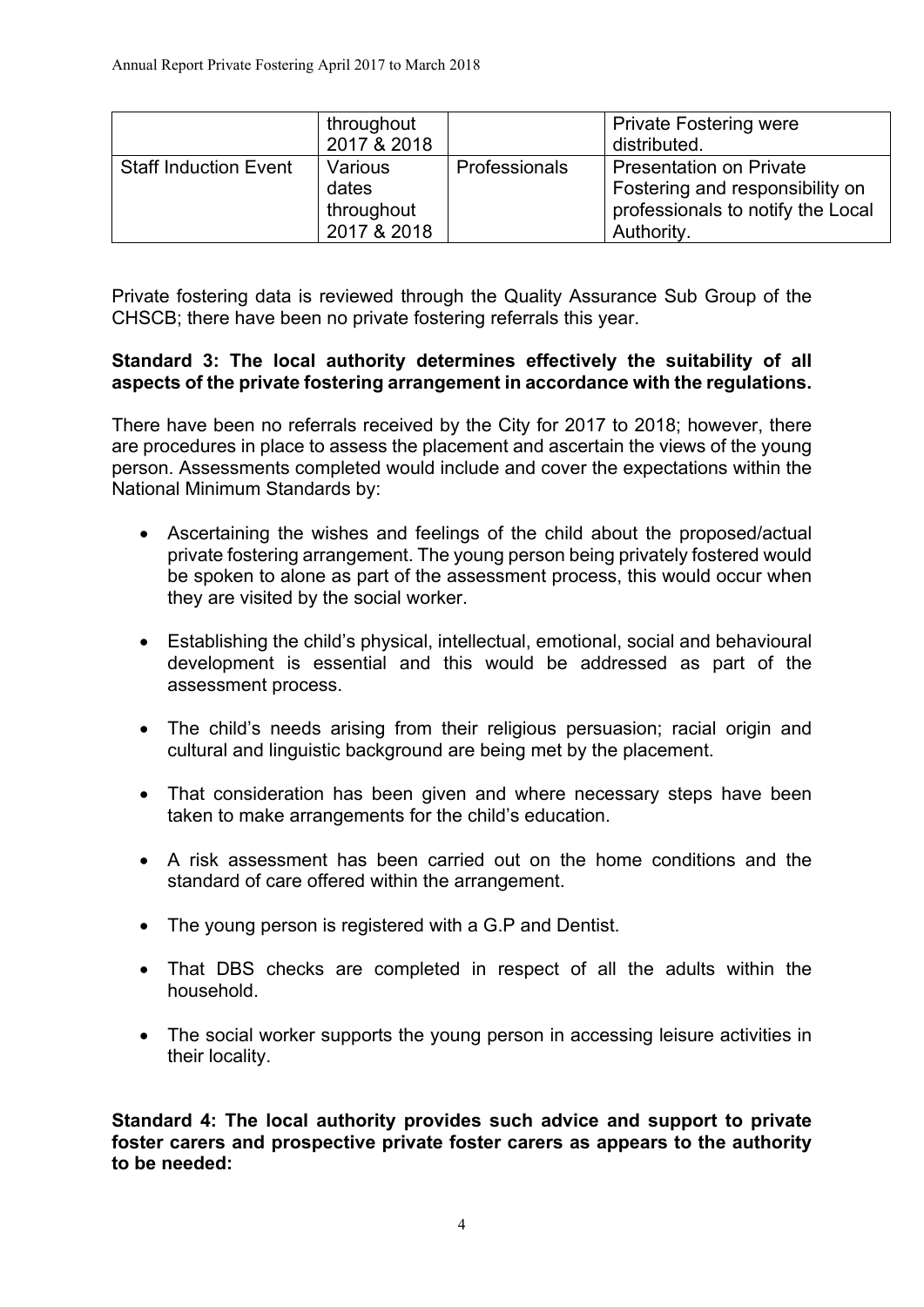The Children and Families Team social workers are aware that it is within their role to assist and advise all private foster carers with general parenting skills and provide advice on an on-going basis. There would also be assistance with practical issues for carers around benefits, housing and immigration status if required. The City would ensure that all carers had support in accessing education and health provision for the child or young person.

#### **Standard 5: The local authority provides advice and support to the parents of children who are privately fostered within their area as appears to the authority to be needed:**

Where possible all parents would be seen and spoken to during the course of establishing the arrangements (if living abroad contact would be made by telephone, if domiciled in the UK then the expectation is that a visit would take place).

A leaflet designed for parents, carers and young people about private fostering arrangements is available and would be given to anyone entering into such an arrangement. There is also information available about services and activities in the City of London which would be provided for parents, carers and young people from the Family and Young Peoples Information Service.

Contact details of the allocated social worker would be provided to all parents where possible.

#### **Standard 6 Children who are privately fostered are able to access information and support when required so that their welfare is safeguarded and promoted. Privately fostered children are enabled to participate in decisions about their lives:**

The allocated social worker would consult with all children and young people individually about their views and ensure their private foster carers understood their needs and wishes. Children and young people's views and wishes would be incorporated into the assessment report.

As part of the on-going involvement the social worker would be expected to make termly contact with the education provision to discuss the child/ young person's progress.

If required, the social worker would undertake direct work with the child or young person in the community.

Children who are subject to private fostering arrangements would be given information about what they should expect if they are being privately fostered, where age appropriate. Children and young people who are privately fostered in City of London would also have access to the advocacy and independent visitor service.

Contact details for the social worker will be provided to all children where appropriate and to all parents (who are in contact with the service).